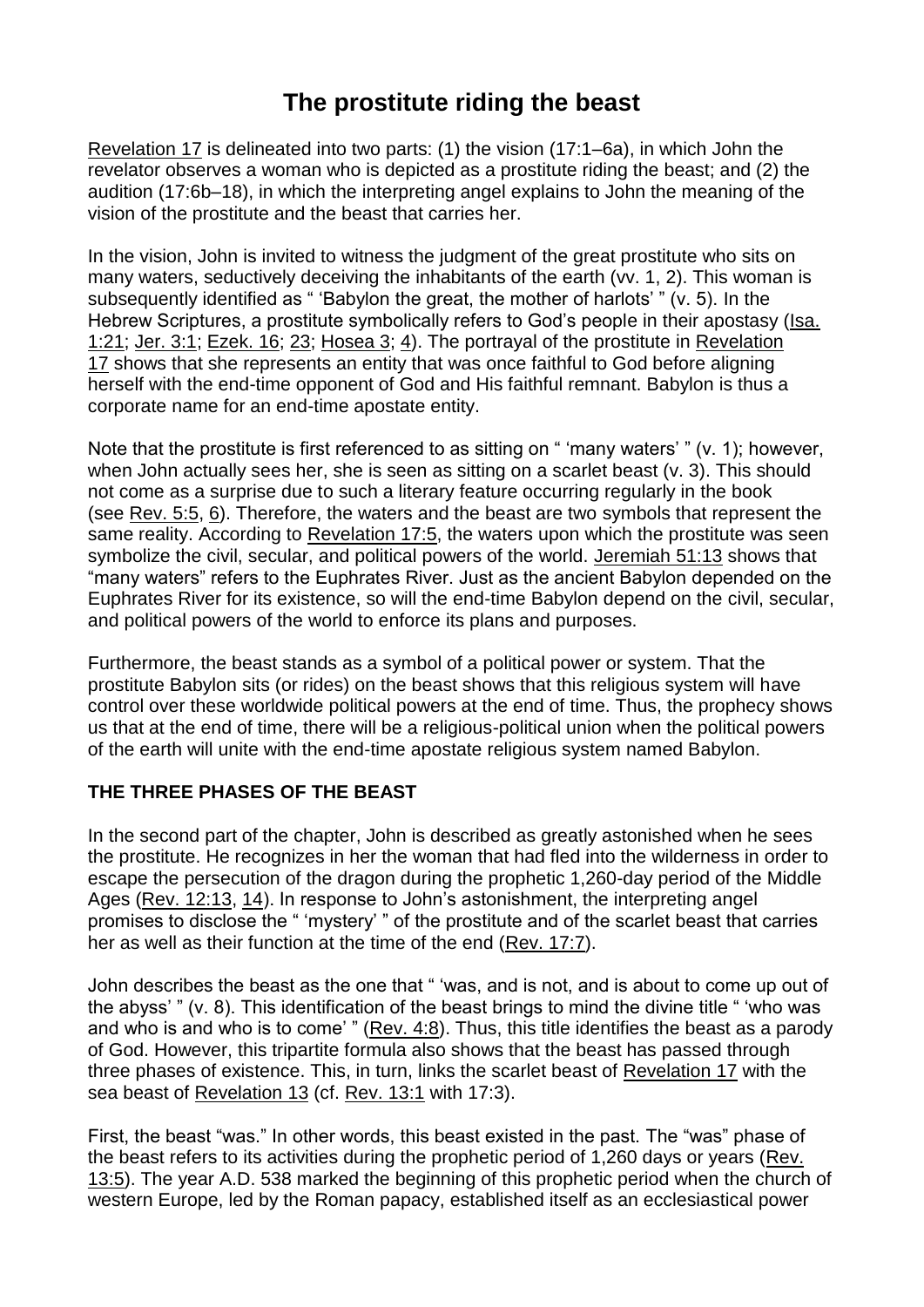and dominated the Western world throughout the Middle Ages. In our time characterized by religious tolerance, such statements can be regarded as harsh and unfair; but the present reality cannot erase the historical facts.

Furthermore, the beast came into its "is not" phase of existence in 1798 when, as a result of the events of the French Revolution, it sustained its deadly wound [\(Rev.](https://biblia.com/bible/esv/Rev.%2013.3) 13:3). This brought an end to the church's oppressive political power. The beast disappeared for some time from the world's scene, yet it survived.

Third, with the healing of the deadly wound, the beast will resurrect to life in full satanic rage against God's faithful people. The prophecy thus shows that the religious-political oppressive system that dominated the world during the Middle Ages will be revived at the time of the end and will dominate the world as it did in the past. This revival of the beast will fill the inhabitants of the world with awe and admiration [\(Rev.](https://biblia.com/bible/esv/Rev.%2013.8) 13:8; [17:8b\)](https://biblia.com/bible/esv/Rev%2017.8b).

Therefore, [Revelation](https://biblia.com/bible/esv/Rev%2017) 17 clearly describes the sea beast of [Revelation](https://biblia.com/bible/esv/Rev%2013) 13 at the time when its deadly wound has been healed. Upon this resurrected beast, John sees the end-time prostitute Babylon sitting. Thus, the end-time religious system that will play a key role in the final conflict is a continuation of the religious-political power that harmed and oppressed God's people during the prophetic 1,260-day period of the Middle Ages.

Revelation thus tells us that religion will once again dominate and control politics as it did in the past, albeit for a short time. However, there is a noticeable difference between its power during the medieval period and the time of the end. While the sea beast, representing the medieval church, was a religious-political power, the scarlet beast is exclusively a political power. These two are distinct at the end of time.

Daniel 1-11 is again summarized in Revelation 17. There, seven kings are brought to view. The identity of these seven kings has been another much-debated subject. But again, if we follow the principle that the events of Daniel are repeated and opened in Revelation, then we will be provided with the key to unlock the identity of these seven kings, especially the seventh. I will attempt to show that the seven kings of Revelation 17 parallel the seven kings of Daniel.

In Revelation 17, we find a description of Mystery Babylon, a woman sitting on a scarlet beast with seven heads and ten horns. We are then given this description regarding the beast and the seven heads.

Revelation 17:8 "The beast that thou sawest was, and is not; and shall ascend out of the bottomless pit, and go into perdition: and they that dwell on the earth shall wonder, whose names were not written in the book of life from the foundation of the world, when they behold the beast that was, and is not, and yet is.

v. 9 "And here is the mind which hath wisdom. The seven heads are seven mountains, on which the woman sitteth.

v. 10 "And there are seven kings: five are fallen, and one is, and the other is not yet come; and when he cometh, he must continue a short space.

v. 11 "And the beast that was, and is not, even he is the eighth, and is of the seven, and goeth into perdition".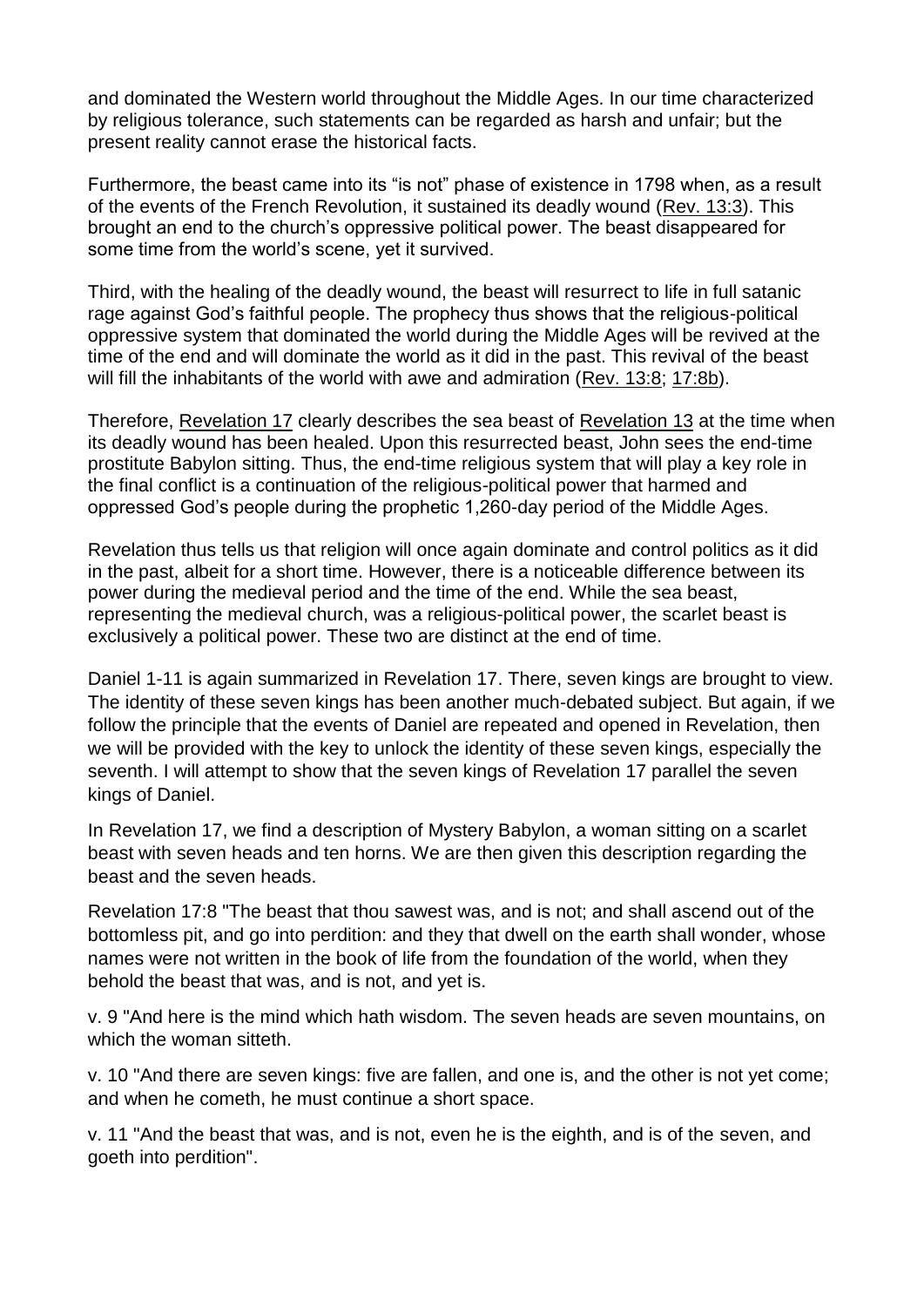There are seven mountains and seven kings. Five of these kings have fallen, one is, and the other is not yet come, but when he does come, it will only be for a short space. It is this king that ascends out of an abyss and goes into perdition.

The seven mountains represent seven kingdoms, while the seven kings represent seven rulers of those kingdoms. Only one prophetic chapter in Daniel, chapter 11 deals with multiple kings. What is interesting to note is the number of "kings of the North" in the book of Daniel total seven, with the last three symbolizing different phases of the same king in Revelation 17.

Consider this. The first king of the North in the book of Daniel, as noted previously, is Nebuchadnezzar. Thus, the first mountain is Babylon, where he sat as king. "For thus saith the Lord GOD; Behold, I will bring upon Tyrus Nebuchadnezzar king of Babylon, a king of kings, from the north, with horses, and with chariots, and with horsemen, and companies, and much people" (Ezekiel 26:7).

The second king of the North overthrew Babylon. That king was Cyrus, and the mountain upon which he sat was the kingdom of Medo-Persia. "For, lo, I will raise and cause to come up against Babylon an assembly of great nations from the north country: and they shall set themselves in array against her; from thence she shall be taken: their arrows shall be as of a mighty expert man; none shall return in vain" (Jeremiah 50:9).

After Medo-Persia fell from the scene, Daniel 8 introduces us to the next king of the North, the Seleucian Empire, one of the four that arose out of Greece (v. 8). Seleucis is the third king; the Seleucid Empire under Greece is the third mountain upon which he sits.

The fourth mountain is Rome, and the fourth king (the most prominent king of Rome) would be the one reigning during the time of Christ, Tiberius Caesar. He is the king referred to by whom the Prince of the Covenant was "broken," (you'll recall the Jews crying out, "We have no king but Caesar" in John 19:15). Rome is introduced to us in verse 14: "And in those times there shall many stand up against the king of the South: also the robbers of thy people shall exalt themselves to establish the vision; but they shall fall" (Daniel 11:14).

In verse 23, we are introduced to the fifth king of the North, that is, the Papacy. "And after the league made with him he shall work deceitfully: for he shall come up, and shall become strong with a small people" (Daniel 11:23).

The fifth mountain is the spiritual territory of the Papacy (spiritual Babylon), with the position of the Pope as its "king." This same "king" is spoken of in Daniel 8 in this way: "And in the latter time of their kingdom, when the transgressors are come to the full, a king of fierce countenance, and understanding dark sentences, shall stand up. And his power shall be mighty, but not by his own power: and he shall destroy wonderfully, and shall prosper, and practise, and shall destroy the mighty and the holy people" (vs. 23-24).

This takes to verse 40 which describes the deadly wound of the Papacy at the time of the end, 1798. When Revelation tells us that five were fallen, this takes us through the reign of Babylon, Medo-Persia, Greece, Rome and the Papacy post 1798. Then the sixth king must be the king of the North in a wounded state, that is, after 1798, but before the deadly wound is healed. This is the "is" and yet "is not" state described in Revelation 17:10.

We can know this because the beast is described in the next verse as "was, and is not," and "even he is the seventh." In other words, it is king number five who "was" because he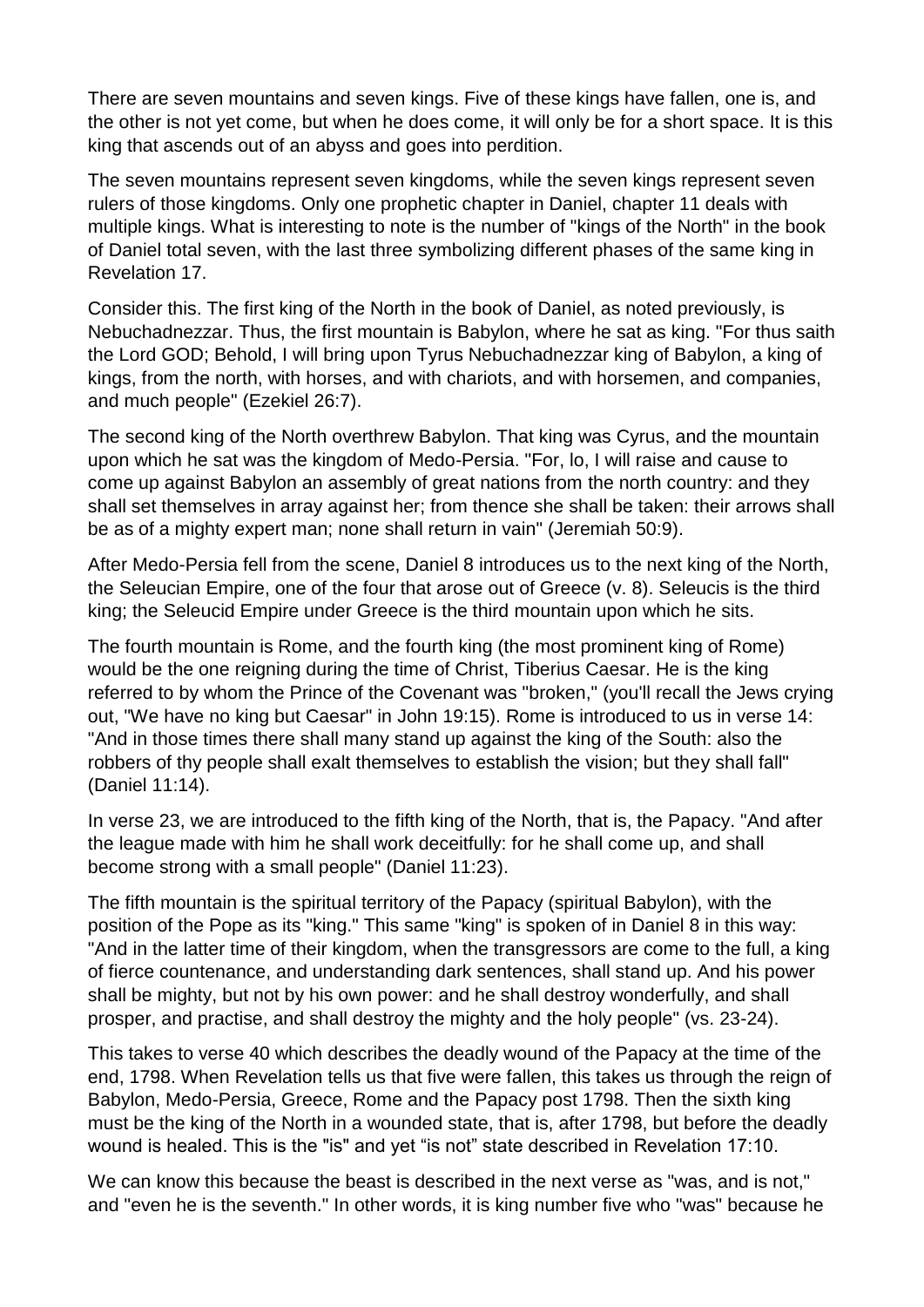had been wounded, "is not" as the sixth, because he is currently in a wounded state, but shall ascend out of the bottomless pit as the seventh when the deadly wound is healed. Thus, the fifth king is described in three phases: the fifth stage "was;" sixth stage "is, yet is not;" and finally the seventh stage, "shall ascend."

The sixth mountain is the Papacy with a wounded head; the sixth king, Popery without its authority. Under the sixth head, we have the emergence of apostate Protestantism. (Revelation 13:11). We also have the emergence of the sixth church, Philadelphia, which describes the Millerite movement and birth of the Adventist church. Just as literal Babylon continued while Nebuchadnezzar was temporarily dethroned, so the Papacy continues in this state.

King of the North 1: Nebuchadnezzar/Babylon

King of the North 2: Cyrus/Medo-Persia

King of the North 3: Seleucis/Seleucian Empire/Greece

King of the North 4: Cesar/Rome

King of the North 5 Papacy/Babylon (was) from 538-1798

King of the North 6: Papacy Wounded/ Babylon (is, is not) from 1798 to present

King of the North 7: Not yet come/ shall ascend/continue a short space/goeth into perdition. This symbolizes the time period from the healing of the deadly wound to the second coming when Michael stands up.

The emphasis of Revelation 17 is the seventh king and the seventh mountain. He is the last king before Christ returns. It is to this seventh king, the one that "hath not yet come" that the ten horns of verse 12 (the whole word) give their strength. White quoting this verse writes, " 'These have one mind.' There will be a universal bond of union, one great harmony, a confederacy of Satan's forces. 'And shall give their power and strength unto the beast.' Thus is manifested the same arbitrary, oppressive power against religious liberty, freedom to worship God according to the dictates of conscience, as was manifested by the Papacy, when in the past it persecuted those who dared to refuse to conform with the religious rites and ceremonies of Romanists'" (Selected Messages, vol. 3, p. 392.4).

"In the warfare to be waged in the last days there will be united, in opposition to God's people, all the corrupt powers that have apostatized from allegiance to the law of Jehovah. In this warfare, the Sabbath of the fourth commandment will be the great point at issue, for in the Sabbath commandment the great Lawgiver identifies Himself as the Creator of the heavens and the earth. . ." (ibid., p. 392.5).

This informs us that it is the seventh king of the North that gathers the whole world. But this gathering does not occur before the wound is healed. The seventh king, the "other" that "hath not yet come" is the same as the unification of the dragon, the beast and the false prophet when the gathering together of the whole world through the three unclean spirits like frogs takes place.

The seventh king "ascends." Regarding Lucifer, we read, "How art thou fallen from heaven, O Lucifer, son of the morning! how art thou cut down to the ground, which didst weaken the nations! For thou hast said in thine heart, I will ascend into heaven, I will exalt